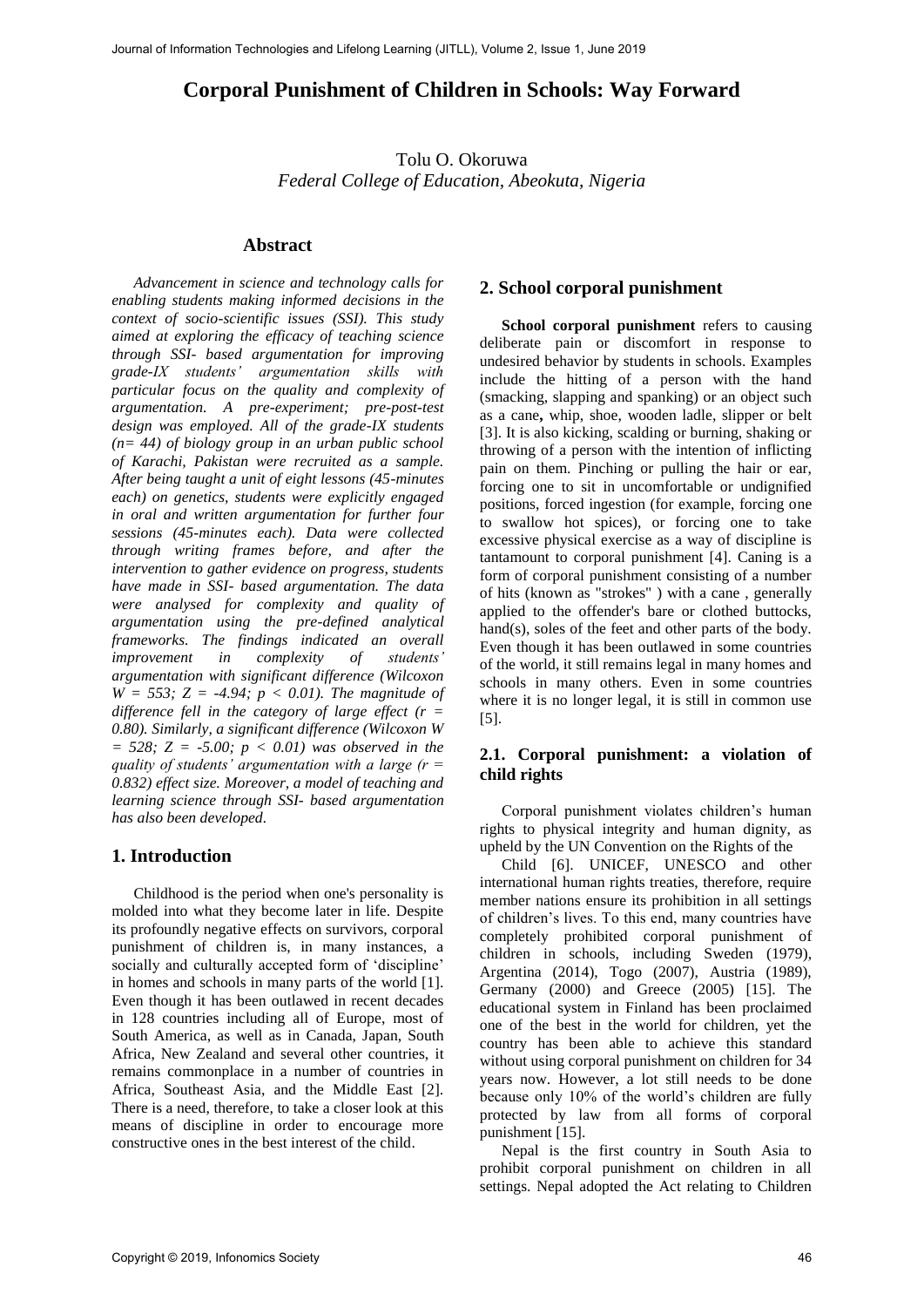2018 which explicitly prohibits corporal punishment of children in all settings. It was certified by the President on 18 September 2018 and has now come into effect [14].

Corporal punishment was prohibited in Ireland in 1982 but erring teachers only became liable to criminal prosecution in 1997. Similarly, as from 1996, any teacher who administered corporal punishment in South African schools could be convicted for assault. Though corporal punishment has been banned in countries such as Thailand, Japan and India, it is still in practice today because erring teachers are neither prosecuted nor convicted. Worse still, corporal punishment is presently a common practice in schools in South Korea, Malaysia, Myanmar, Tanzania, Uganda and most African countries. It is high time drastic action is taken in these and other countries of the world where children are being denied their rights to physical integrity and human dignity through corporal punishment towards its discontinuation forthwith.

#### **2.2. Effects of corporal punishment on children**

Corporal Punishment is counterproductive, relatively ineffective, dangerous and harmful according to research findings [7, 8, 9, 12]. The general effects include: (i) It lowers their self-esteem (ii) It teaches children to be victims. (iii) It interferes with the learning process (iv) It discourages the use of reasoning by precluding dialogue and reflection (v) It hampers the capacity to understand the relationship between behavior and its consequences (vi) Children can suffer from accidental physical injuries or even death (vii) It makes children feel lonely, angry, sad and abandoned (viii) It promotes a negative view of other people and of society as a threatening place; and difficulties with social integration (ix) It creates barriers that impede parent-child communication (x) It teaches that violence is an acceptable way of solving problems.

In school, in particular, the effects include: (i) Poor academic performance (ii) View of the learning environment as unwelcoming (iii) Increased aggressive and disruptive classroom behavior (iv) Vandalism (v) Poor attention span (vi) Increased dropout rate (vii) School avoidance and phobia (viii) Lower self-esteem (ix) Anxiety towards learning (x) more restricted vocabulary (xi) lower IQ.

Furthermore, physically punished school children are reported to have sustained serious injuries to the point of needing medical attention. These injuries have included bruises, abrasions, broken bones, whiplash injury, muscle damage, brain injury, sciatic nerve damage, extensive hematomas, lifethreatening fat hemorrhage and even death [9,10]

#### **2.3. Contributing factors to the use of corporal punishment**

Advocates of school corporal punishment argue that as opposed to suspension, it provides an immediate response to the teacher's discipline and that the student does not miss classroom activities. Factors most strongly associated with the use of corporal punishment by teachers are: experience with physical punishment as a child, lack of knowledge about child development, socioeconomic status, parental education, and religious ideology [3]. Others include anger reactions to children's behavior (attribution of the child's behavior to willful defiance), lack of knowledge of positive strategies for child discipline, marital and parenting stress. Pediatricians also found three broad rationales for the use of corporal punishment in schools: beliefs, based in traditional religion, that adults have a right, if not a duty, to physically punish misbehaving children; a disciplinary philosophy that corporal punishment builds character, being necessary for the development of a child's conscience and their respect for adult authority figures; and beliefs concerning the needs and rights of teachers, specifically that corporal punishment is essential for maintaining order and control in the classroom [9]. However, there is a lack of empirical evidence showing that corporal punishment leads to better control in the classroom, neither was it found to enhance moral character development, increase students' respect for teachers or other authority figures, nor offer greater security for teachers [10].

### **3. Demerits of punishment**

Punishment is used for the purposes of controlling and retribution. It interferes with the development of internal controls by teaching children that it is someone else's responsibility to control them and decide what behavior is "bad" and what the consequences will be. Punishment causes children to focus their attention and anger toward an "unfair" adult rather than on learning to be responsible for their own actions. It also validates fear, pain, intimidation and violence as acceptable methods of resolving conflict. Children could become immune to punishment over time, causing adults to increase the degree of force, which ultimately results in child abuse. Caning is punitive rather than corrective. Therefore, it should be discouraged.

### **4. Benefits of discipline**

Young children are not criminals; therefore, their mistakes call for a corrective disciplinary response.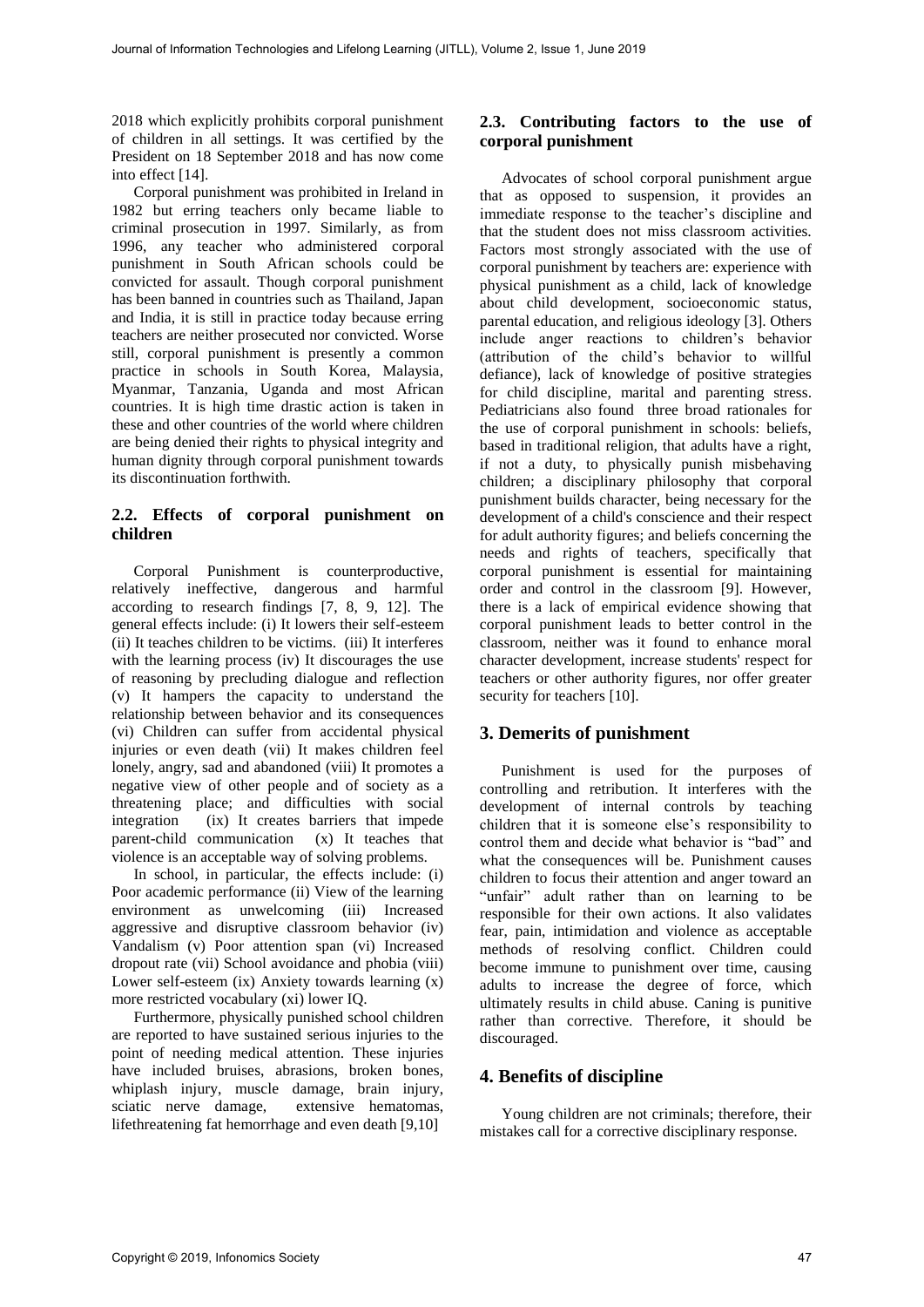Discipline is proactive, rather than reactive. To discipline a child means to offer a child a framework, a set of boundaries to live with. That is, offering a framework that will allow the child to grow and blossom as a person and to become who they truly are. The goal of positive discipline is to teach, train and guide children so that they learn, practice selfcontrol and develop the ability to manage their emotions, and make wise choices regarding their<br>personal behaviour. Positive discipline helps Positive discipline helps children understand that their choices, actions and behaviours all have consequences and that it is the choices the child makes that determines the consequences thereby letting them realize that they have more control of their lives. Moreover, parents and caregivers can remain calmer and experience less stress or guilt.

#### Table 1. Differences between Discipline and Punishment

| S/No           | <b>Discipline</b>                    | <b>Punishment</b>                      |
|----------------|--------------------------------------|----------------------------------------|
|                | <b>Motivates</b>                     | Punishes                               |
| $\overline{2}$ | Aims to empower<br>children          | Aims to create<br>obedient<br>children |
| 3              | Child centered                       | Teacher<br>centered                    |
| 4              | Democratic                           | Authoritarian                          |
| 5              | Values and respects<br>individuality | Values<br>conformity                   |
| 6              | Long term development                | Short<br>term<br>compliance            |
| 7              | Focuses on future<br>correct acts    | Focuses on past<br>misdeeds            |

## **5. Strategies for disciplining preschool children**

The following, among other strategies, have been found useful in disciplining preschool children [11, 3]:

(i) Providing routine and structure by letting children know what is expected of them in designated places and at specific times during school hours. For instance, children are taught to put their food basket and bags in designated places on arrival in school every morning.

(ii) Ignoring mild misbehaviour (especially if it is not habitual and would not hurt anyone). This does not mean looking the other way when a child is doing something dangerous or inappropriate, but rather ignoring attention-seeking behavior. The attention should be returned when the child is of good behavior.

(iii) Praises/rewards should be given for appropriate behaviour. When there are several children in the room, the most attention and praise should be given to the children who are following the rules and behaving well. Providing an incentive to behave can turn around misbehavior fast. Rewards help kids to focus on what they need to do to earn privileges, rather than emphasize the bad behavior they are supposed to avoid.

(iv)Inappropriate behaviour should be prevented before occurrence. For instance, giving sufficient materials to children to play/work with rather than<br>hoping they would share would prevent hoping they would share would prevent quarrels/fights before they occur.

(iv) Dialogue- helps to understand children's feelings and how they can be helped to behave better. For instance, if children do not do their homework, then they cannot get a star.

(v) Short Time out- This means removing the child from the scene of unacceptable behaviour for a short period to enable him/her calm down. When done correctly, time-out teaches children how to calm themselves down, which is a useful life skill. However, in order for time-out to be effective, children need to have plenty of positive time-in. Then, when they are removed from the situation, the lack of attention will be uncomfortable, and that discomfort could remind them to behave better in the future.

(vi) Consequences- Children should be allowed to experience the consequences of their actions (provided those consequences are not harmful). Natural consequences allow children to learn from their own mistakes. However, the situation should be monitored to ensure that the child does not experience any real danger.

(vii) Setting tangible and intangible limits and enforcing them. This implies setting rules that must be enforced consistently; otherwise, they cannot be effective.

(viii) Redirecting inappropriate behaviour by shifting the child's energy to more acceptable activity. For instance, replacing a book about to be torn with scrap paper would redirect the child's energy to a more acceptable activity.

(ix) Teaching children acceptable ways to express their feelings. They should be taught and encouraged to communicate feeling verbally. When children are taught how to problem-solve, manage their emotions and compromise, they learn how to control and avoid unacceptable behavior. Eventually, they learn that it is okay to be angry but not okay to express it in ways that hurt others such as hit, push and insult.

(x) Modelling prosocial behavior. Adults should never display actions and reactions that they have termed 'unacceptable'. If a child is not allowed to use dirty language or to swear, neither should the teacher.

(xi) Removing privileges- The child is not allowed access to something they love (such as computer game or television) for a while due to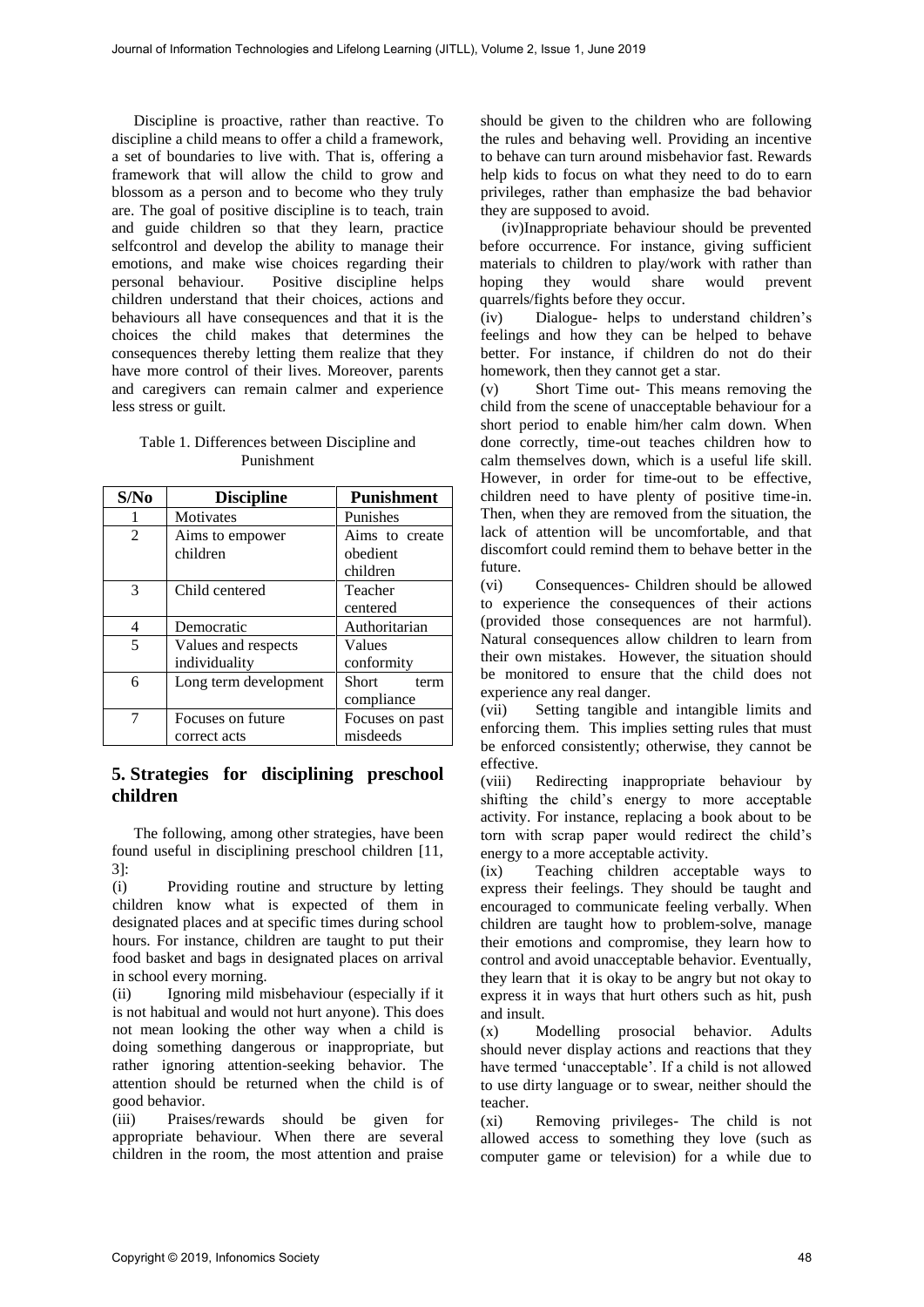misbehaviour. A spanking may sting for a few minutes, taking away a privilege hurts longer. This will serve as a reminder not to repeat that mistake.

(xii) Preparing them for transition (that is, rather than stop them abruptly from an activity they enjoy, tell them they would stop in 5 or 10 minutes).

(xiii) Allowing children to be children- There is no point in punishing a baby for crying because he or she is hungry or needs to be cuddled, or a two year old who runs into the road in front of cars because this is what can be expected from children at different ages. Instead, they should be kept safe by holding their hand while walking on the road and removing the possibility of physical danger such as fire, kerosene or medicine bottle.

### **6. Conclusion and Recommendation**

The use of corporal punishment as a means of disciplining a child breaches children's fundamental human right. Therefore, children's right to protection from corporal punishment and all other cruel or degrading forms of punishment should be communicated to children and adults. This will be the first and major step towards according this right to all children by adults including teachers and care givers.

Corporal punishment has been found to be a threat to the healthy development and welfare of children, and an ineffective form of discipline. Constructive, non-violent child discipline is needed. Supportive information, resources and guidance for achieving this are available. These alternative methods should be promoted and made readily accessible to families, schools and communities throughout the world.

In order to discipline effectively, teachers and caregivers need to recognize appropriate behaviour for children of different ages. A good knowledge of child psychology would go a long way in meeting this need. It would be necessary to organize trainings and workshops where teachers would be taught to acquire this knowledge and the skills that would enable them to be more effective at their jobs.

Moreover, public awareness about the negative effects of corporal punishment on the child should be raised so that such practices could be stopped. More importantly, appropriate laws should be enacted and enforced in order to stop this barbaric act in the best interest of the child. It is very important that teachers should know that by assaulting children they risk not only dismissal but also prosecution by criminal law, which does not exist in many countries at present.

### **7. References**

[1] Gershoff, E. T. & Grogan-Kaylor, A., "Spanking and Child Outcomes: Old Controversies and New

Meta-Analyses". Journal of Family Psychology, 2016 doi:10.1037/fam0000191.

[2] Wikipedia. "School Corporal Punishment" 2018, Retrieved online on 3rd January, 2019 from https://en.wikipedia.org/wiki/School\_corporal\_punis hment

[3] American Academy of Child & Adolescent Psychiatry (AACAP)., "Physical Punishment". 2012. Retrieved online on 19th January, 2018 from https://www.aacap.org/aacap/families\_and\_youth/fac ts\_for\_families/FFF-Guide/Physical-Punishment105. Aspx.

[4] Wikipedia. "Corporal Punishment in the Home". 2017, Retrieved online on 19th January, 2017 from https://en.wikipedia.org/wiki/Corporal\_punishment\_i n\_the\_home

[5] Wikipedia. Corporal punishment. 2018, Retrieved online on 19th January, 2018 from https://en.wikipedia.org/wiki/Corporal\_punishment

[6] United Nations Committee on the Rights of the Child (UNCRC). UN Doc CRC/C/GC/8, paragraph 29. 2006.

[7] Strauss, M. A. & Paschall, M. J., (2000). "Corporal Punishment by Mothers and Development of children's cognitive ability: A Longitudinal Study of two nationally representative age cohorts". Journal of Aggressive Maltreatment Trauma, 18, pp. 459- 483.

[8] Grogan-Kaylor, A., (2004). "The Effects of Corporal Punishment on anti-social behaviour in children". Social Work Research, 28, pp. 153-162.

[9] Poole, S. R., Ushkow, M. C., Nader, P. R., Bradford, B. J., Asbury, J. R., Worthington, D. C., Sanabria, K. E. & Carruth, T., (1991). "The role of the pediatrician in abolishing corporal punishment in schools". Pediatrics. 88 (1): 162–7.

[10] Greydanus, M. D., (2010). "Corporal Puni,shment in Schools and its Effect on Academic Success: Testimony. Healthy Families and Communities Subcommittee, United States House of Representatives. 15 Apri.

[11] Gonzalez-Mena, J., (2008). Foundations of Early Childhood Education: Teaching Children in a Diverse Society. NY: McGraw-Hill.

[12] Ogando P., Maria J. & Pells, K., (2015). Corporal Punishment in Schools - Longitudinal Evidence from Ethiopia, India, Peru and Vietnam,